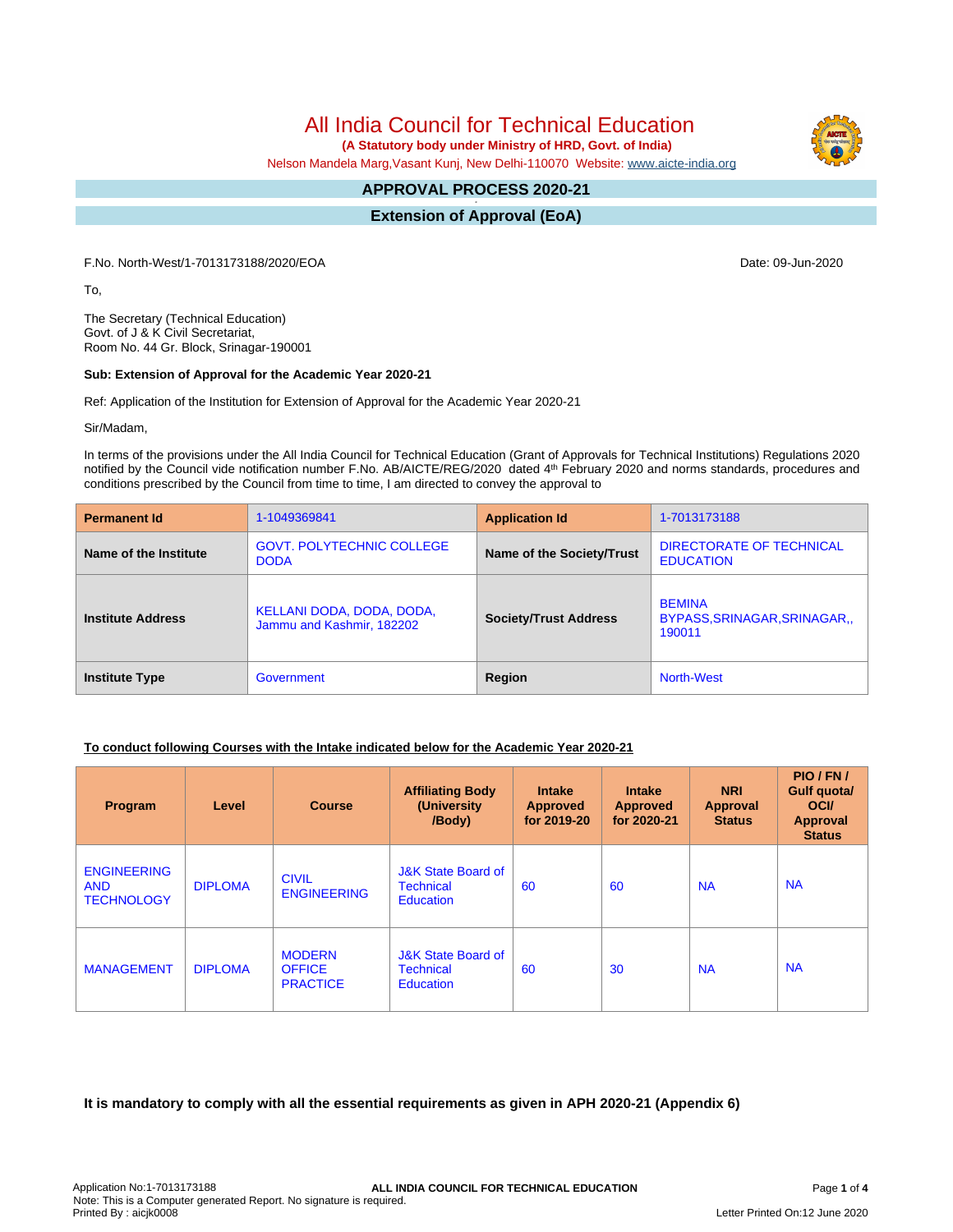The Institution/ University is having the following deficiencies as per the online application submitted to AICTE and the same shall be complied within Six Months from the date of issue of this EoA

| <b>Deficiencies Noted based on Self Disclosure</b>         |                   |  |  |  |
|------------------------------------------------------------|-------------------|--|--|--|
| <b>Particulars</b>                                         | <b>Deficiency</b> |  |  |  |
| 1. Administrative Area                                     |                   |  |  |  |
| Board Room                                                 | Yes               |  |  |  |
| Department Offices/Cabin for Head of Dept                  | Yes               |  |  |  |
| <b>Central Store</b>                                       | Yes               |  |  |  |
| <b>Exam Control Office</b>                                 | Yes               |  |  |  |
| Housekeeping                                               | Yes               |  |  |  |
| Maintenance                                                | Yes               |  |  |  |
| Office All Inclusive                                       | Yes               |  |  |  |
| <b>Placement Office</b>                                    | Yes               |  |  |  |
| Principal Directors Office                                 | Yes               |  |  |  |
| Security                                                   | Yes               |  |  |  |
| 2. Amenities Area                                          |                   |  |  |  |
| Boys Common Room                                           | Yes               |  |  |  |
| Cafeteria                                                  | Yes               |  |  |  |
| First aid cum Sick Room                                    | Yes               |  |  |  |
| Girls Common Room                                          | Yes               |  |  |  |
| <b>Stationery Store</b>                                    | Yes               |  |  |  |
| 3. Computational Facilities                                |                   |  |  |  |
| Internet Bandwidth                                         | Yes               |  |  |  |
| Number of PCs in Language lab                              | Yes               |  |  |  |
| Application S/W                                            | Yes               |  |  |  |
| PCs to Student ratio                                       | Yes               |  |  |  |
| 4. Instructional Area - ENGINEERING AND TECHNOLOGY-Diploma |                   |  |  |  |
| Classroom                                                  | Yes               |  |  |  |
| <b>Tutorial Room</b>                                       | Yes               |  |  |  |
| Seminar Hall                                               | Yes               |  |  |  |
| Additional Workshop                                        | Yes               |  |  |  |
| Drawing Hall                                               | Yes               |  |  |  |
| Workshop                                                   | Yes               |  |  |  |
| Laboratory                                                 | Yes               |  |  |  |
| 5. Instructional Area - MANAGEMENT-Diploma                 |                   |  |  |  |
| Classroom                                                  | Yes               |  |  |  |
| <b>Tutorial Room</b>                                       | Yes               |  |  |  |
| Seminar Hall                                               | Yes               |  |  |  |
| 6. Faculty Deficiency                                      | Yes               |  |  |  |
| 7. Instructional Area Common Facilities                    |                   |  |  |  |
| <b>Computer Center</b>                                     | Yes               |  |  |  |
| Library & Reading Room                                     | Yes               |  |  |  |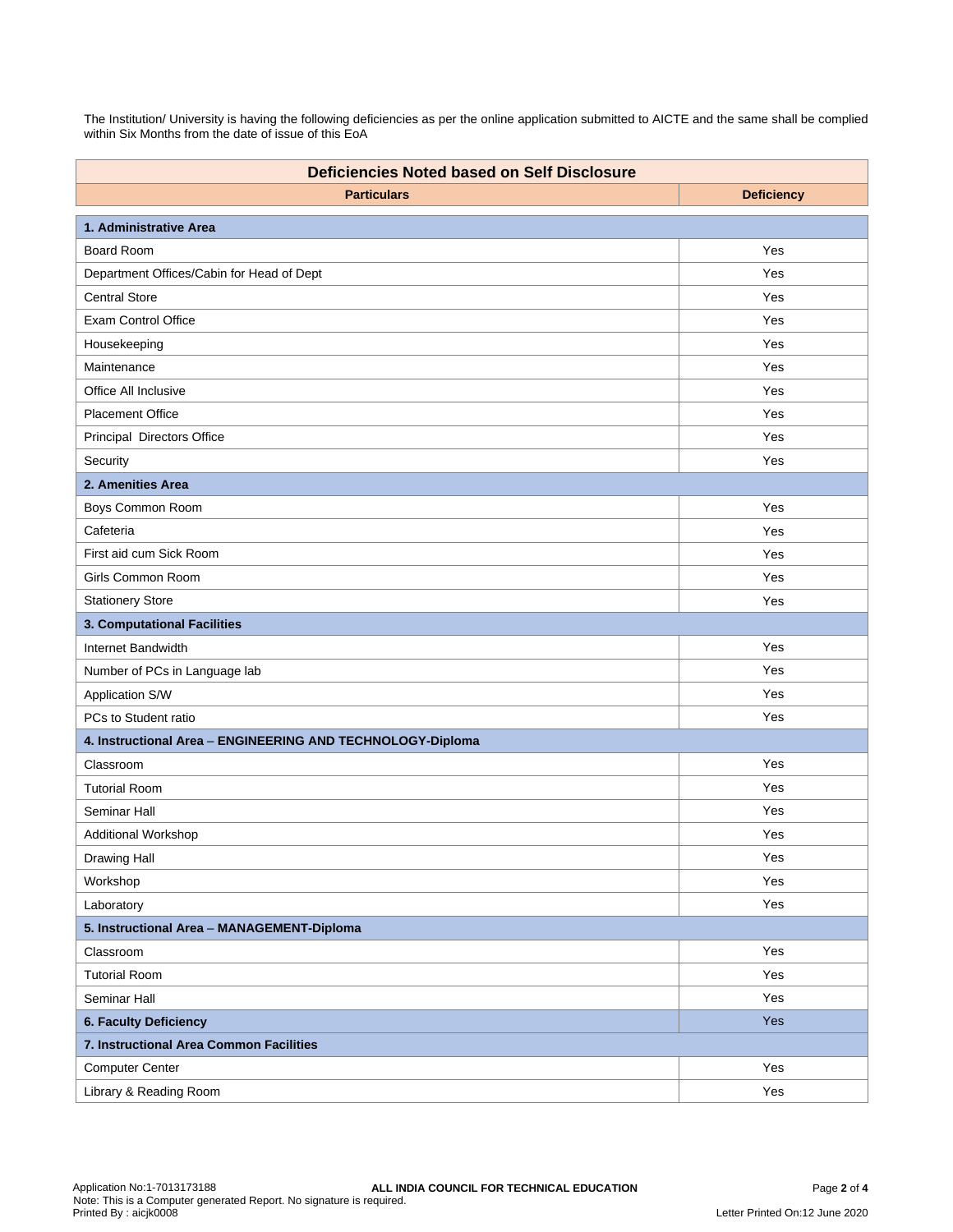| Language Laboratory                           | Yes |  |  |  |
|-----------------------------------------------|-----|--|--|--|
| 8. Land Area Details                          |     |  |  |  |
| Total Area of Land                            | Yes |  |  |  |
| 9. Library Facilities                         |     |  |  |  |
| <b>Titles</b>                                 | Yes |  |  |  |
| Library Management Software                   | Yes |  |  |  |
| Reading Room Seating Capacity                 | Yes |  |  |  |
| MultiMediaPC                                  | Yes |  |  |  |
| 10. Other Facilities Deficiency               |     |  |  |  |
| Sewage Disposal System                        | Yes |  |  |  |
| Food Safety and Standards                     | Yes |  |  |  |
| Online Grievance Rederssal Mechanism          | Yes |  |  |  |
| Atleast 5 MoUs with industries                | Yes |  |  |  |
| Rain Water Harvesting                         | Yes |  |  |  |
| Implementation of student Induction Programme | Yes |  |  |  |
| 11. Other Facilities III & Faculty Questions  |     |  |  |  |
| List of faculty and data uploaded             | Yes |  |  |  |
| Faculty Pay as per VI pay commission          | Yes |  |  |  |
| Institute's Operation from: Permanent Site    | Yes |  |  |  |

**\***Please refer Deficiency Report for details

# **Important Instructions**

- 1. The State Government/ UT/ Directorate of Technical Education/ Directorate of Medical Education shall ensure that 10% of reservation for Economically Weaker Section (EWS) as per the reservation policy for admission, operational from the Academic year 2020-21 is implemented without affecting the reservation percentages of SC/ ST/ OBC/ General. However, this would not be applicable in the case of Minority Institutions referred to the Clause (1) of Article 30 of Constitution of India. Such Institution shall be permitted to increase in annual permitted strength over a maximum period of two years beginning with the Academic Year 2020-21
- 2. The Institution offering courses earlier in the Regular Shift, First Shift, Second Shift/Part Time now amalgamated as total intake shall have to fulfil all facilities such as Infrastructure, Faculty and other requirements as per the norms specified in the Approval Process Handbook 2020-21 for the Total Approved Intake. Further, the Institutions Deemed to be Universities/ Institutions having Accreditation/ Autonomy status shall have to maintain the Faculty: Student ratio as specified in the Approval Process Handbook. All such Institutions/ Universities shall have to create the necessary Faculty, Infrastructure and other facilities WITHIN 2 YEARS to fulfil the norms based on the Affidavit submitted to AICTE.
- 3. In case of any differences in content in this Computer generated Extension of Approval Letter, the content/information as approved by the Executive Council / General Council as available on the record of AICTE shall be final and binding.
- 4. Strict compliance of Anti-Ragging Regulation: Approval is subject to strict compliance of provisions made in AICTE Regulation notified vide F. No. 373/Legal/AICTE/2009 dated July 1, 2009 for Prevention and Prohibition of Ragging in Technical Institutions. In case Institution fails to take adequate steps to Prevent Ragging or fails to act in accordance with AICTE Regulation or fails to punish perpetrators or incidents of Ragging, it will be liable to take any action as defined under clause 9(4) of the said Regulation.

**Prof.Rajive Kumar Member Secretary, AICTE**

Copy to:

**1. The Director Of Technical Education\*\*, Jammu and Kashmir**